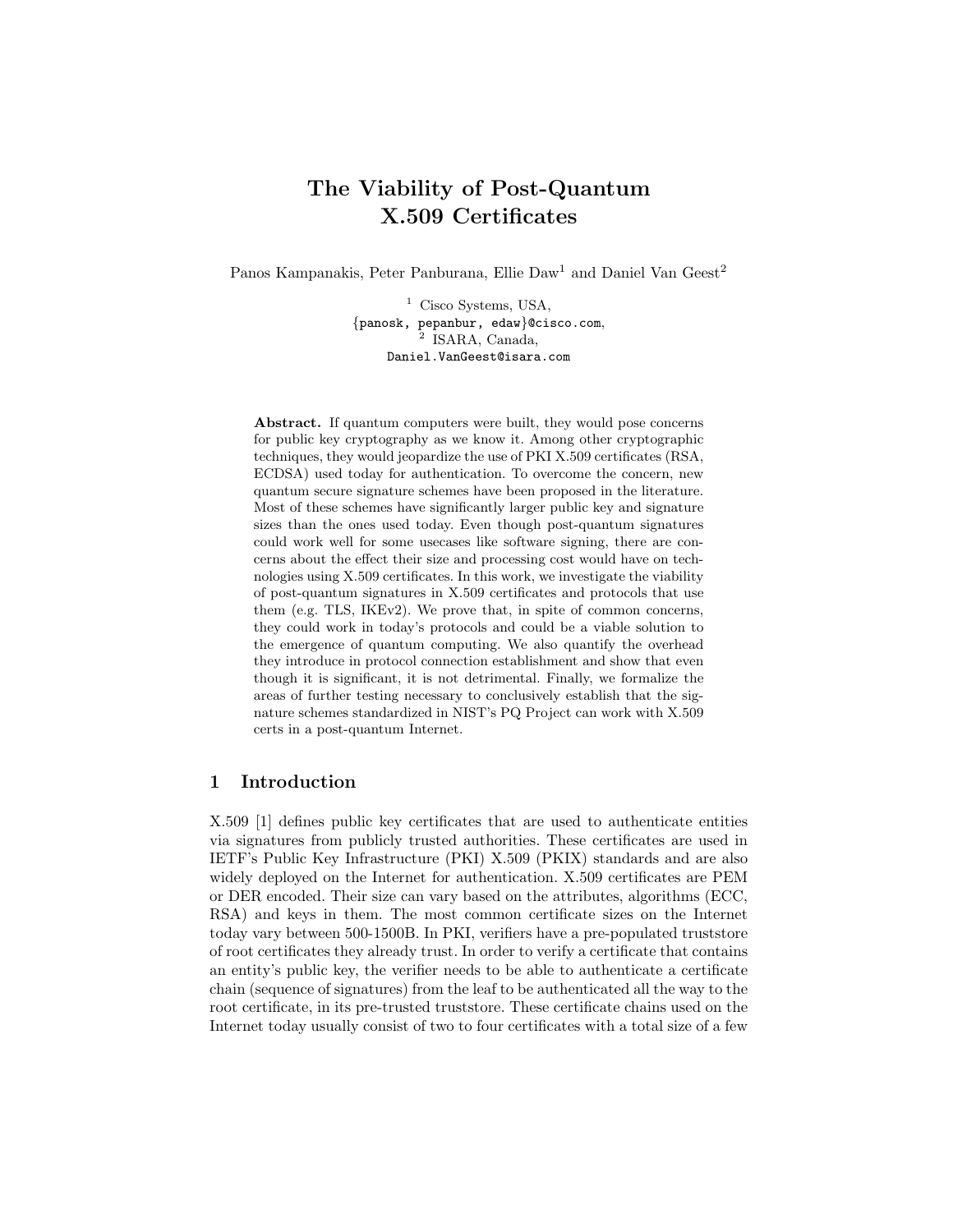kilobytes (KB). Thus in today's world, X.509 certificates and their corresponding certificate chains add up to a few kilobytes of data that are exchanged by the entities authenticating.

In a post-quantum (PQ) world, the public key algorithms used to generate a certificate's public key, which is then signed by the certificate authority's private key, are susceptible to being broken. A quantum computer (using Shor's algorithm [2, 3]) could derive the private key corresponding to the public key in a certificate; this is significant because it means that an attacker could impersonate the certificate owner at any time. In order to address this concern, many post-quantum signature schemes have been proposed in the literature [4–13].

Most of the proposed PQ schemes have public key and signature sizes of 10-200KB [14], which is considerably bigger than today's typical 500B, or less, key and signature sizes. Table 1 shows roughly the size of the public key and signature in some classes of traditional and quantum-resistant signature algorithms. It shows that the sizes of the signatures and keys of quantum-resistant schemes can grow from a few to many kilobytes which can pose challenges for today's existing infrastructures that would use them in X.509 certificates. These challenges include transmission overhead which leads to delays in the connection completion, IP fragmentation due to their size being bigger than the Path Maximum Transfer Unit (MTU) and wasted bandwidth for connections that transfer small amounts of data. Similarly, NIST Round 1 [21] PQ signature candidates vary from 2KB to a few MB.

|                  | $ PK+Sig. size (KB) $ |
|------------------|-----------------------|
| ECDSA            | $\sim 0.1$            |
| RSA              | $\sim 0.5$            |
| Stateful HBS     | 15                    |
| Stateless HBS    | 42                    |
| Code-based       | 190                   |
| $Lattice$ -based | 11                    |
| Multivariate     | 99                    |
| SS Isogenies     | 122                   |

Table 1: Approximate traditional and post-quantum public key and signature sizes

To support the algorithms used in the X.509 or other certificate standards [15, 16], some straightforward changes will be needed. RFC5280 and RFC6818 define the X.509 PKI certificate and CRL profile used on the Internet. These standards describe an Algorithm Identifier used in the X.509 certificate structures. Algorithm Identifiers used in X.509 certificates are defined in various other standards, such as RFC2528 which was obsoleted by RFC3279 and further up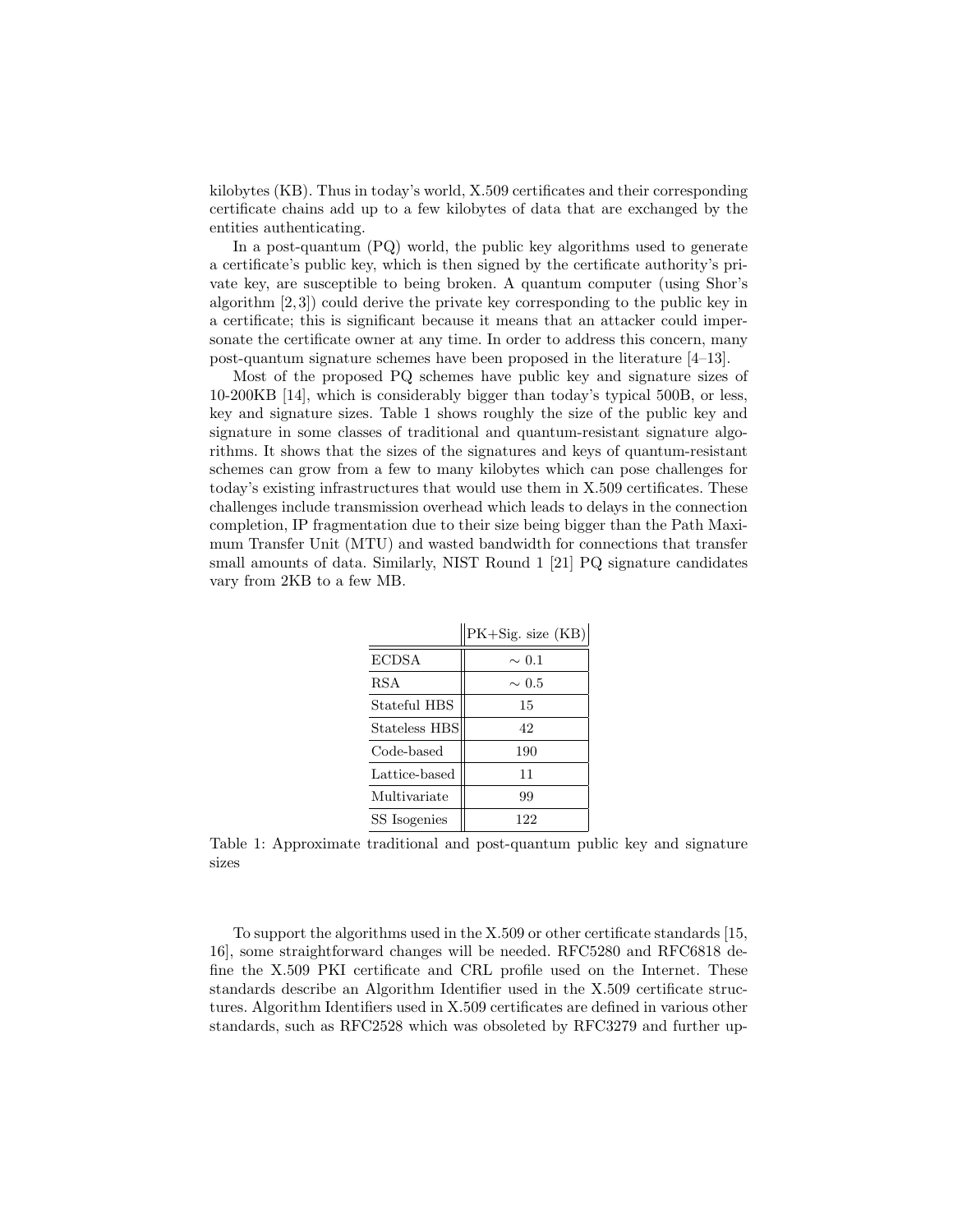dated by RFC4055, RFC4491, RFC5480, RFC5756 and RFC5758. These X.509 algorithm identifiers are also used in multiple other standardized protocols like EST (RFC7030) and PKCS $\#10$  (RFC2986 updated by RFC5967). Thus, to use new post-quantum signatures in X.509, changes would be required in the X.509 algorithms. In a similar example, [17] defined the corresponding identifiers to support EdDSA signatures. Thus, it is straightforward to add support for new proposed post-quantum signature schemes in X.509 when necessary by defining new algorithm identifiers (that correspond to certain post-quantum signature scheme parameters and structures). Alternatively, hybrid PQ certificates [18,19] that are backwards compatible with traditional X.509 can be defined to be used while post-quantum and pre-quantum compatibility is required. These certificates make use of non-critical extensions and PQ algorithm identifiers to add a PQ public key and signature on top of the traditional key and signature in X.509.

Our contribution: Due to the size challenges that PQ signatures schemes introduce, in this work we evaluate how practical such signatures are in protocols that use X.509 today. We analyze the fragmentation mechanisms in these protocols and experimentally evaluate our analysis. We conjecture that the lengthier post-quantum certificates will still be usable in existing protocols. We do not consider the signature processing overhead which needs to be studied on a per algorithm basis [20], but we focus on the protocol transmission overhead introduced by the certificate size. Signature generation and verification of most PQ schemes proposed in [21] are more processing intensive than RSA or ECDSA, but specific PQ signature scheme processing overhead will be studied separately. Finally, we formalize the areas of further testing necessary to conclusively establish that the schemes standardized in NIST's PQ Project will work with X.509 certs in a post-quantum Internet.

The rest of the paper is organized as follows: Section 2 describes the implications introduced by big PQ certificates to widely used protocols and how they are addressed by built-in protocol mechanisms. Section 3 validates our analysis experimentally. Section 4 summarizes the findings, discusses usecases where PQ certificates would not be viable and establishes future work.

# 2 PQ certificate Implications

#### $2.1$  (D)TLS

(D)TLS is a ubiquitous protocol used to protect communications (i.e., browsers, EAP-TLS, SSL VPN). (D)TLS authentication often depends on public key X.509 certificates. A certificate is usually used to authenticate the identity of a server or client. By leveraging a pre-trusted set of root certificate authorities, the client can use the certificate chain and the server's certificate provided in the (D)TLS handshake to verify that this is a certificate it can trust and that the server's identity is what is expected.

In a post-quantum world, due to their size, post-quantum public keys and signatures will significantly increase the size of the certificate chains being ex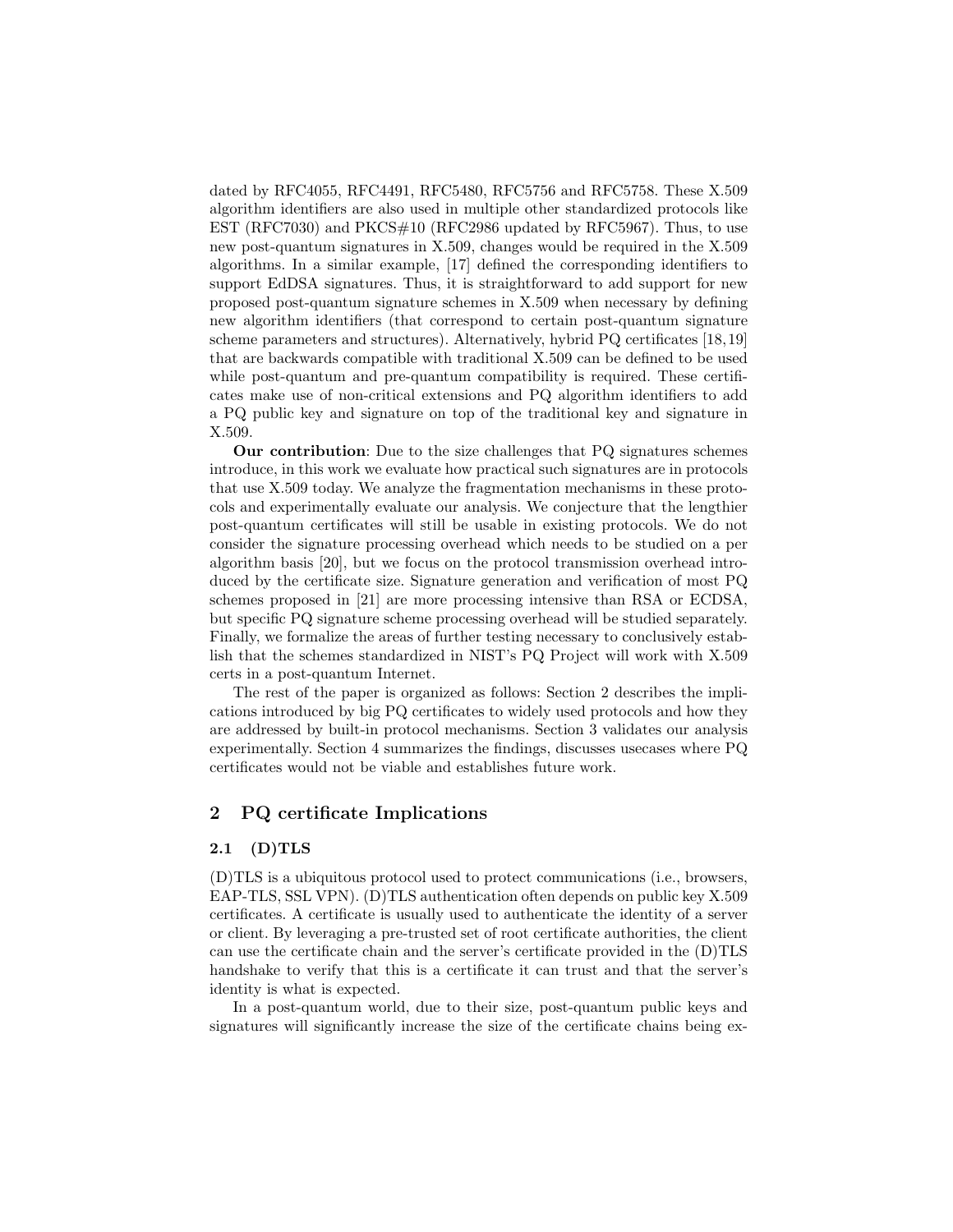changed with (D)TLS records in the (D)TLS handshake, and therefore have the potential to introduce substantial overhead to the exchanges. The protocols already have mechanisms in place to address this concern:

TCP Segmentation / (D)TLS Record Fragmentation The TLS protocol supports the ability for a certificate or certificate chain to exceed the maximum payload length that is supported in the network path between the client and the server. For TLS records that do not exceed 16KB, TLS uses TCP segmentation in order to split apart long data payloads. In this case, the data which is known to be too long is split into smaller pieces before being sent to the IP layer to be packaged and sent. The receiver is then responsible for reassembling the segments. Given that the MTU is commonly 1500B in modern networks, even today, certificate chains often require segmentation in TLS.

In the event of a post-quantum certificate or chain exceeding the 16KB maximum length, TLS leverages Record Fragmentation, a mechanism that allows for the sender to fragment his lengthy TLS records before sending them [22, 23]. In this case, the packets are split after being packaged and recognized as too large. The receiver coalesces the records that, when pieced together, contain the original record. Similarly for DTLS [24, 25], it allows for fragmentation of the handshake messages over multiple records. In both of these cases, the certificate introduces overhead at the protocol level in the form of additional packets being sent across the wire. However, the number of packets will not affect the completion of (D)TLS handshakes. Therefore, large certificate chains are likely to introduce record fragmentation which will lead to an increased number of record exchanges and delay, but the protocols will still be able to complete the handshakes successfully. It is important to note that there is a potential for additional overhead in the form of authenticating (signature generation and verification) these large-sized certificates and public keys, which highly depends on the signature algorithm. Note: Other than certificate authentication, (D)TLS record fragmentation will also benefit post-quantum key exchange messages with larger keys.

Per Connection Overhead It is obvious that heavy post-quantum (D)TLS handshakes would have significant impact on connections that transfer small amounts of data. For example, transferring 20KB of certificates before sending only 1KB of data introduces relatively massive overhead to the connection. In today's Internet, HTTP/1.1 uses multiple connections in order to serve resources to the client. Leveraging multiple costly established connections with large postquantum certificate chains in order to transfer small amounts of data would negatively impact HTTP/1.1 web pages.

On the other hand, HTTP/2 [26] introduces several improvements by multiplexing data over one single connection. Multiplexing alleviates the overhead introduced by the heavy handshake by amortizing the overhead across a greater number of total bytes being transferred over the same connection. HTTP/2 adoption on the Internet has doubled to 14.6% over the last year [27]. At of the time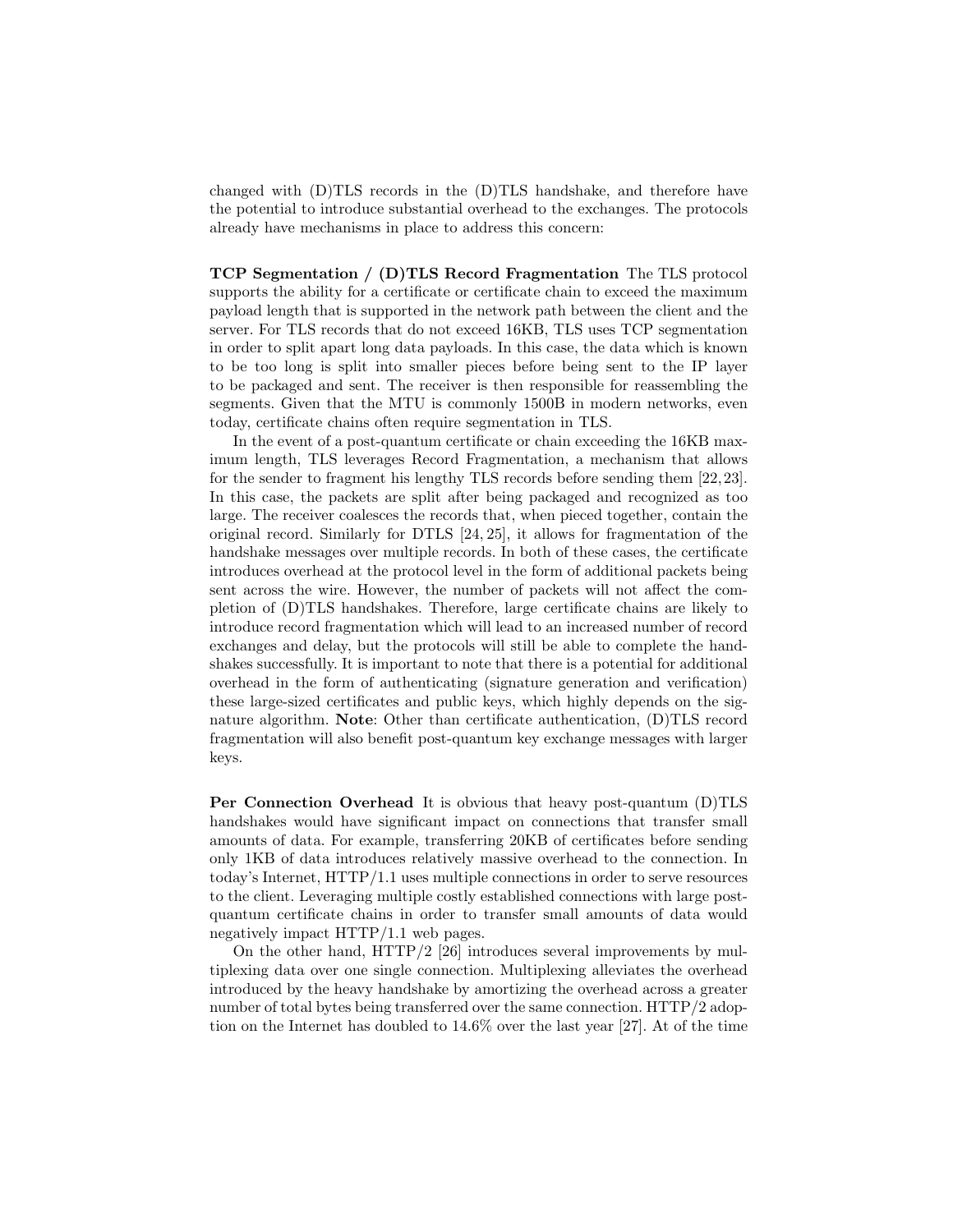of this writing, the average number of requests per web page was about 100, the total transferred data was about 2500KB and the average number of connections per page was about 33 [28]. It is evident that with the adoption of multiplexing in HTTP/2, the overhead introduced by heavier TLS handshakes will be better amortized across more data heavy connections. 1-2% overhead for a multiplexed TLS connection that transfers a total of 2MB of data over 100 requests is acceptable. Although the average case will not suffer significantly, there will be pages where the resources pulled by various servers are so small that an PQ TLS handshake will add significant overhead. For example, the performance of pulling 33 different 1KB resources would suffer if we introduced a heavy PQ TLS handshake. Client caching would be the mechanism that alleviates the overhead in subsequent connections in this case.

Caching RFC7924 defines how information exchanged in the (D)TLS handshake could be significantly decreased by the client indicating to the server what certificate it has cached for him already from a previous handshake. The server can avoid resending a certificate or chain if it is already cached by the client. When the highlighted concern for protocol overhead in a post-quantum world is the sending of large size certificate chains, this offers an obvious advantage. Even though caching offers apparent advantages, it also has certain shortcomings. Since it uses an old session to authenticate a new one, it leaks information in the unencrypted (D)TLS handshake about the server certificate which could allow for the correlation of (D)TLS sessions. For TLS 1.3, an attacker that observed a ClientHello could replay it using its own KeyShare and read the resulting encrypted certificate reply. The Security Considerations section of RFC7924 discusses some of these concerns. Even though potentially beneficial for reducing the protocol overhead of bigger certificates, caching's security concerns prevent us from considering it as a general solution to the challenges big PQ certificates pose.

Compression Certificate compression is a mechanism that shrinks the size of the certificates transferred between communicating parties. Compression comes with disadvantages which have been discussed in IETF. Since compression adds processing for the client, it introduces Denial of Service (DoS) concerns. Although we are not considering the processing overhead of PQ-sized certificates, it is important to acknowledge that the cost of compression and decompression processing should be less than the cost of protocol transmission of the decompressed messages. Specifically for X.509, some preliminary testing showed us that compressing a regular DER encoded RSA certificate gives only a 20% size improvement for the certificate, which comes from the compression of recurring text seen in the certificate. It is clear that reducing the certificate size by 20% may not introduce considerable improvements in the overhead during certificate transmission. In a PQ certificate that consists of 90% randomly generated key and signature structure text, the compression benefit would not be significant (much less than 20%), and therefore the improvements in transmission overhead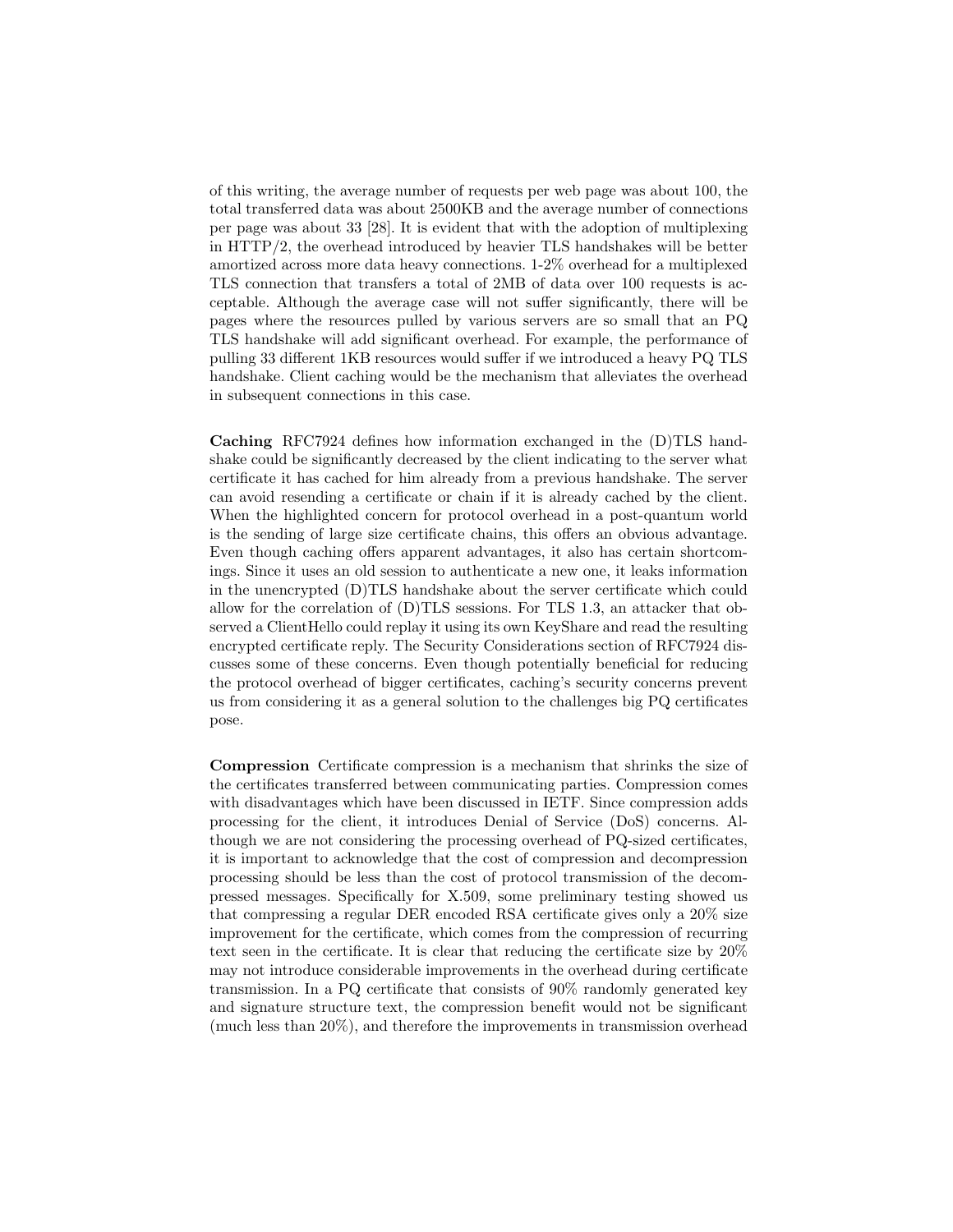would be negligible. Thus, even though IETF is working on a new compression draft [29], the benefits that compression can offer for big post-quantum certificates do not seem to outweigh the challenges it introduces.

### 2.2 QUIC

QUIC [30] is a transport protocol that runs over UDP. It was designed to provide better performance and congestion control than HTTP over TLS using TCP for the web. Similar to DTLS, QUIC mandates fragmenting big payloads so they can fit within the specified MTU in the path of the communicating parties. Thus, large PQ certificates included in the QUIC messages would be fragmented by the sender, and later reassembled by the receiver. Additionally, as with HTTP/2, QUIC leverages multiplexing of multiple streams which will improve the amortization of big certificate exchanges in a new QUIC connection. QUIC also uses gzip compression for certificates and supports caching of certificate chains. Multiplexing, fragmentation, compression, and caching are mechanisms which alleviate the challenges introduced at the transport layer by post-quantum signatures. We expect that the QUIC protocol will not be detrimentally impacted by PQ certificates, which is emulated in Section 3.2

#### 2.3 IKEv2

IKE is a protocol that establishes VPN keys to protect communications. IKEv2 [31] uses X.509 certificates to authenticate peers that are establishing a VPN tunnel on the Internet. It almost always runs over UDP. As with DTLS, large PQ certificates carried in IKEv2 messages over UDP introduce fragmentation concerns. To address these concerns, RFC7296 defines the use of a hash and an URL that serve the certificate in order to avoid sending it over UDP. This method is almost never used in IKEv2 deployments today. Another more commonly used option is described in RFC7383 [32] that defines fragmentation for IKE AUTH messages which transport peer certificates in IKEv2. This option doesn't attempt to retransmit individual fragments, so if one fragment of the IKE AUTH message is lost in transit the entire IKE AUTH message needs to be retransmitted which would introduce IKEv2 negotiation delays in lossy networks. RFC7383 is supported in the VPN stack of various vendors like Apple and StrongSwan. Networking vendors like Cisco and Juniper also support IKEv2 fragmentation.

Today, IKEv2 fragmentation is used for traditional certificate chains that exceed the size of the path MTU. Large post-quantum certificates will be transferred over multiple IKEv2 fragments with some delay but without special issues as well. IKEv2 authentication takes place only during the initial IKEv2 IKE AUTH exchanges. Subsequently, no further authentication messages are exchanged after the VPN tunnel is established unless RFC4478 [33] is used. Thus, there will be good amortization of the fragmented big PQ certificates over the encrypted data transferred over the lifetime of a VPN tunnel. Note: IKEv2 fragmentation will not benefit post-quantum key exchange as it applies only to IKE AUTH and not IKE SA INIT that performs a public key exchange.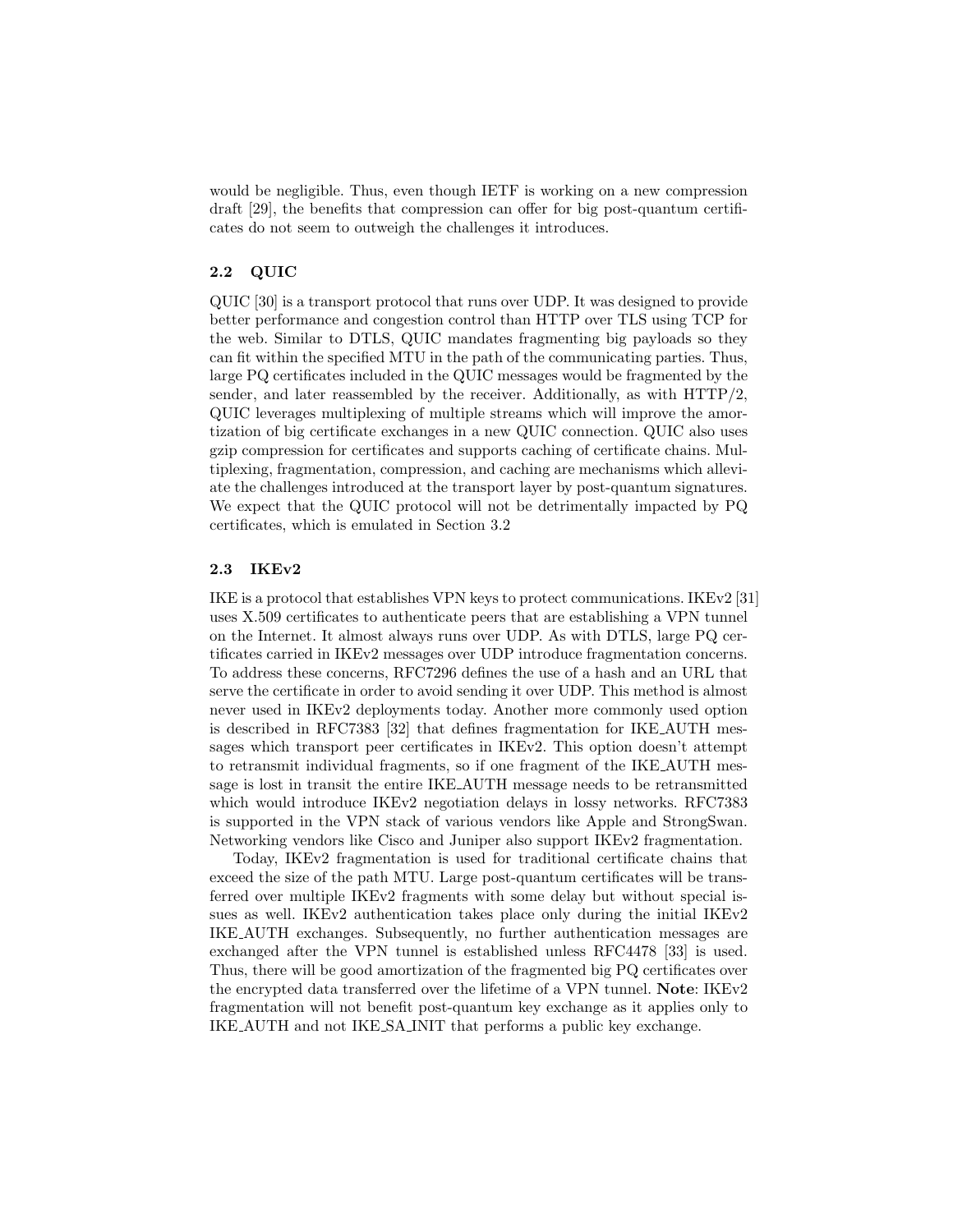# 3 Experimental Results

From our analysis it is evident that PQ certificates would introduce some overhead in protocols that use X.509 today, but the mechanisms already presented in these protocols alleviate the concerns stemming from the transmission of largesized certificates. Below we try to experimentally prove our analysis by using hash-based signature certificates and implementing them in TLS and IKE software libraries. We also test (D)TLS, QUIC and IKE by emulating post-quantum certificates with long, big-sized certificate chains.

### 3.1 Using large Hybrid X.509 PQ HSS certificates

We first implement a hybrid X.509 scheme that combines traditional and postquantum signatures and public keys [18, 19]. We begin as if we are creating a standard X.509 certificate. Included in this initial certificate are two additional non-critical extensions, one specifying the subject's post-quantum public key and the other specifying the post-quantum algorithm with which the issuer will create a signature. These extensions serve similar purposes in the PQ world as the SubjectPublicKeyInfo and SignatureAlgorithm fields of a traditional X.509 certificate. The certificate is then encoded and the encoding is signed by the issuer's post-quantum private key using the specified algorithm. This signature is then added to the certificate in a third non-critical extension. This extension serves a similar purpose in the PQ world as the Signature field of a traditional X.509 certificate. The hybrid certificate containing all three extensions is then signed as usual with the issuer's traditional RSA or ECDSA key. When the certificate is constructed in this way, a verifier who doesn't understand the new extensions can still verify the traditional signature, while a verifier who understands the extensions can verify the post-quantum signature. An example hybrid certificate is shown below. With minor modifications, protocols which sign challenges or portions of their transactions with the traditional private key can negotiate to sign with the post-quantum private key correspond to the post-quantum public key.

```
X.509 Certificate:
```

```
Data:
    Version: 3 (0x2)
    Serial Number: 4097 (0x1001)
Signature Algorithm: ecdsa-with-SHA256
    Issuer: C=US, ST=NC, O=CISRA, CN=HSS-Hybrid-CACert-Test
    Validity
        Not Before: Jan 9 17:33:02 2018 GMT
        Not After : Jan 9 17:33:02 2019 GMT
    Subject: C=US, ST=NC, O=CISRA, CN=HSS-Hybrid-ServerCert-Test
    Subject Public Key Info:
        Public Key Algorithm: id-ecPublicKey
            Public-Key: (256 bit)
```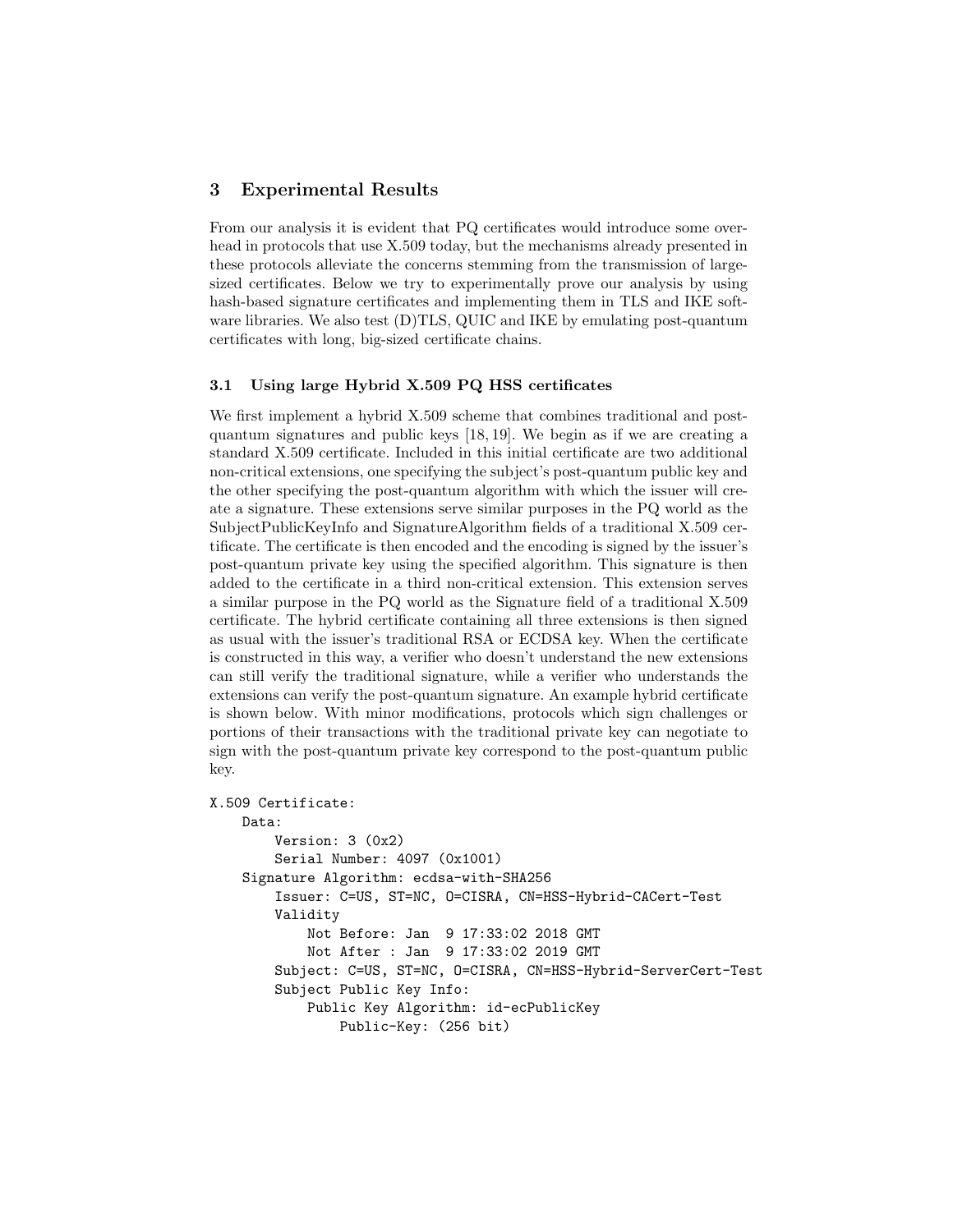```
[ ... omitted for brevity ... ]
   X509v3 extensions:
        X509v3 Basic Constraints:
            CA:FALSE
        Netscape Cert Type:
            SSL Server
        Netscape Comment:
            OpenSSL Generated Server Certificate
        [ ... omitted for brevity ... ]
        Alt-Signature-Algorithm:
            sha512WithHSS
        Subject-Alt-Public-Key-Info:
            Leighton-Micali Hierarchical Signature System
            Public Key:
                00:00:00:01:00:00:00:07:00:00:00:03:1c:ba:ef:
                [ ... omitted for brevity ... ]
            Winternitz Value: 3 (0x3)
            Tree Height: 7 (0x7)
        Alt-Signature-Value:
            Signature:
                30:82:0a:74:[ ... omitted for brevity ... ]
Signature Algorithm: ecdsa-with-SHA256
     30:45:02:21:[ ... omitted for brevity ... ]
```
We implemented hybrid X.509 certificates in OpenSSL and StrongSwan, two open-source libraries, in order to test TLS 1.2 and IKEv2 respectively. Both libraries (OpenSSL 1.0.1l, StrongSwan 5.5.0) were updated to be able to parse and verify these certificates by using the traditional and PQ signatures and sign messages with the corresponding public key in order to perform authentication in TLS and IKEv2. The post-quantum signature algorithm we used in the hybrid certs was hash-based HSS [6] with various tree size and Winternitz chain parameters. The host we tested in was running Ubuntu 16.04 on an Ivy Bridge i3. The handshake times we measured for TLS were from the initial ClientHello to the Server Hello Done. The systems testing the algorithms were three network hops away from each other.

Our experiments share some common ground with the experiments in [19] that emulates hybrid PQ certificates in TLS libraries and browsers, but does not test real PQ algorithms like HSS. Instead, it uses big-size extensions which are practically not evaluated during signature generation in hybrid certificates and do not add processing overhead. Our experiments use real PQ hash-based signatures which are more costly to generate and verify.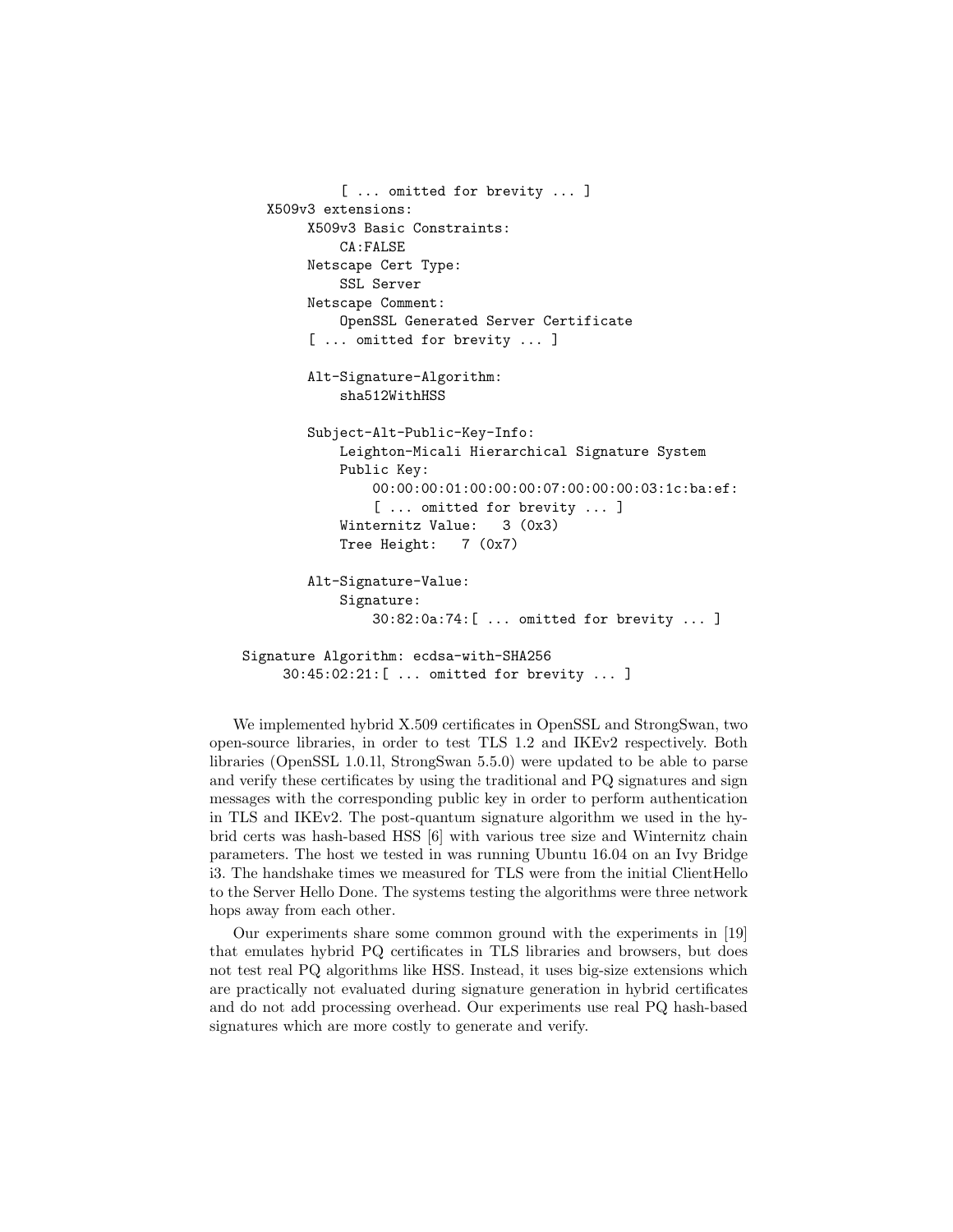|                                              |  |        | RSA $\begin{vmatrix} \text{HSS} & (w = 4, \text{HSS} & (w = 8, \text{HSS} & (w = 8, \text{HSS} & (w = 1, \text{HSS} & (w = 1, \text{HSS} & (w = 1, \text{HSS} & (w = 1, \text{HSS} & (w = 1, \text{HSS} & (w = 1, \text{HSS} & (w = 1, \text{HSS} & (w = 1, \text{HSS} & (w = 1, \text{HSS} & (w = 1, \text{HSS} & (w = 1, \text{HSS} & (w = 1, \text{HSS} & (w = 1, \text$ |
|----------------------------------------------|--|--------|-----------------------------------------------------------------------------------------------------------------------------------------------------------------------------------------------------------------------------------------------------------------------------------------------------------------------------------------------------------------------------|
| Handshake time $\vert$ 0.073s $\vert$ 0.343s |  | 0.392s | 0.381s                                                                                                                                                                                                                                                                                                                                                                      |
| Avg $\#$ Packets $\ 3\ $                     |  |        |                                                                                                                                                                                                                                                                                                                                                                             |

Table 2: TLS handshake with Hybrid HSS cert chains of length= 1 vs traditional 2Kb RSA key cert chains of length= 2. Client-server 3 hops away.

The results are summarized in Tables 2 and 3. For both TLS and IKEv2 experiments, the hybrid certificate chain was of length one. The TLS packets counts were the number of certificate chain segments sent from the server. To compare with traditional RSA certs we used a popular bank website a few hops away that uses a 2048-bit cert chain of length two. As we can see in Table 2, in TLS we saw, as expected, handshake times and total number of packets transmitted increase from our baseline of seven handshake packets and 0.073s. Focusing on the number of packets, we saw in each scenario modest increases in the number of handshake packets due to increase in size of the certificates transferred. Depending on the size of the public key and signature of the PQ scheme, the cert chain size could significantly change, but TLS record segmentation should allow for the successful transfer of these chains. As for the handshake times, even though it is specific to the signature algorithm and the network topology (hops between client and server), Table 2 includes the signature generation and verification times for HSS along with the transmission delay due to the extra fragments. For the HSS parameters chosen, signature generation and verification were not very expensive. Adding 200-300ms to a handshake is negligible for most usecases. Depending on the PQ signature scheme the processing of these signatures could vary.

For IKEv2, we measured the IKE negotiation times from the first IKE SA INIT to the last IKE AUTH message and the number of IKE AUTH fragments coming each direction using PQ HSS certificates. The systems testing the algorithms were locally connected. As we can see in Table 3, similarly to TLS, the negotiation took 200-400ms more time and the IKE AUTH fragments increased. For both HSS parameter sets, we observed fragmentation during session establishment. When using a RSA based certificate with a 2048-bit key, no fragmentation was observed and an SA was established in 0.09s with four packets. All IKEv2 sessions were able to be established in under half a second with HSS based certificates. These experiments prove that IKEv2 has the transport mechanisms needed to handle the increased sizes of HSS certificates, or other PQ schemes with big keys and certs. Additionally, the delay introduced is not detrimental, but it could vary based on signature algorithm used and network topology (hops between client and server).

In summary, we showed that the size of HSS post-quantum signatures used in common protocols like TLS and IKEv2 will not deem them unusable. As explained in our analysis, both protocols contain fragmentation mechanisms that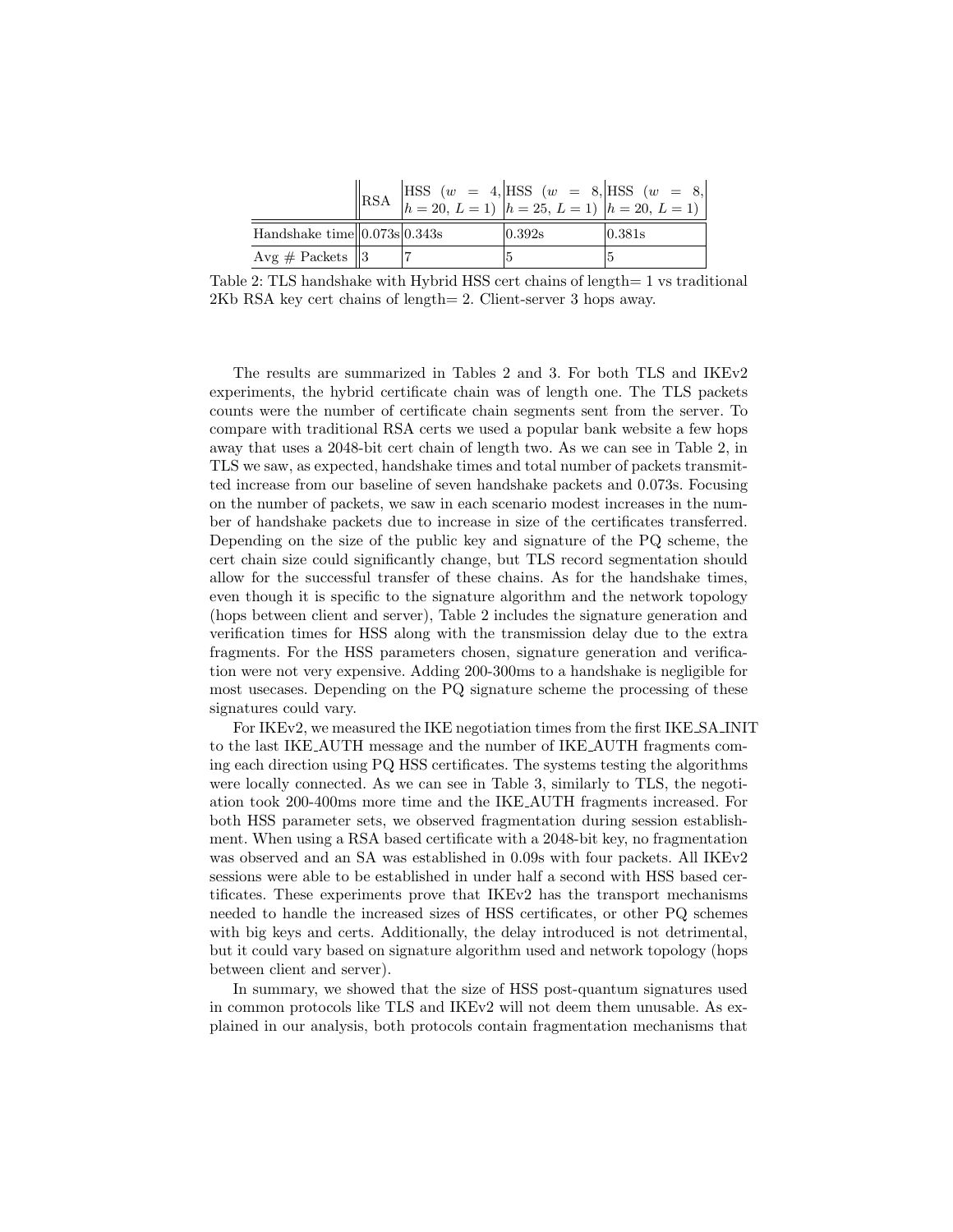|                                 |       | $\ \text{RSA}\ \text{HSS}(w=4, h=20, L=1)\ \text{HSS}(w=8, h=15, L=1)\ $ |
|---------------------------------|-------|--------------------------------------------------------------------------|
| Negotiation time $\vert 0.09$ s | 0.40s | 0.26s                                                                    |
| Avg # Packets $\Box$            |       |                                                                          |

Table 3: IKEv2 negotiation with Hybrid HSS cert chains of length= 1 vs traditional 2Kb RSA key cert chains length= 1. Client-server 3 hops away.

allow for fragmenting big TLS records and IKE AUTH messages without the extra packets and transmission delay being an important factor for the completion of the negotiation. In our experiments we did not focus on the signature generation and verification times required for the TLS and IKE handshakes. These could vary based on the PQ algorithm chosen, but as a proof-of-concept we tested the total handshake times that included signing and verification with HSS. HSS ad reasonable time performance for the chosen parameters.

#### 3.2 Emulating large PQ X.509 certificates

To further quantify our analysis we tested the aforementioned protocols with large certificates of comparable size to the PQ certificate sizes. Even without using actual post-quantum algorithms to generate the certificates, our experiments reproduce the transmission overhead that would be introduced by testing with certificates of similar size. In the experiments below we focus on the transmission overhead as we want to prove that existing protocol mechanisms would ensure the big PQ certificates are exchanged with no issues. We are not addressing the potential delay of signature generation and verification which would depend on the exact PQ signature scheme used and the topology. We also are not interested in shortcomings of protocols when parsing long certificate chains as long as these chains were transmitted successfully.

Our experiments share some common ground with the experiments in [19] that emulates hybrid PQ certificates in TLS libraries and browsers, but does not focus on emulating PQ-sized certs in QUIC or IKEv2. Another distinction is that in our tests we use long certificate chains that add up to a significant size and increases the chain processing overhead (as expected in with a more costly PQ algorithm) of signature verification. [19] uses big-size extensions in hybrid certificates which are practically not evaluated during signature generation and do not add processing overhead. Even though we do not prove the processing overhead of a lengthy chain in our test is the same as with a PQ signature scheme, we believe that our emulation can be considered closer to reality.

(D)TLS with OpenSSL - WolfSSL To test (D)TLS 1.2, we used OpenSSL 1.0.2g, WolfSSL 3.11.1, and Apache Web Server 2.4.25. Like OpenSSL, WolfSSL is a library that implement (D)TLS, and the Apache Web Server is commonly used in Internet web servers. X.509 certificates were used for server authentication. To emulate today's certificate sizes we employed 2048-bit RSA public keys,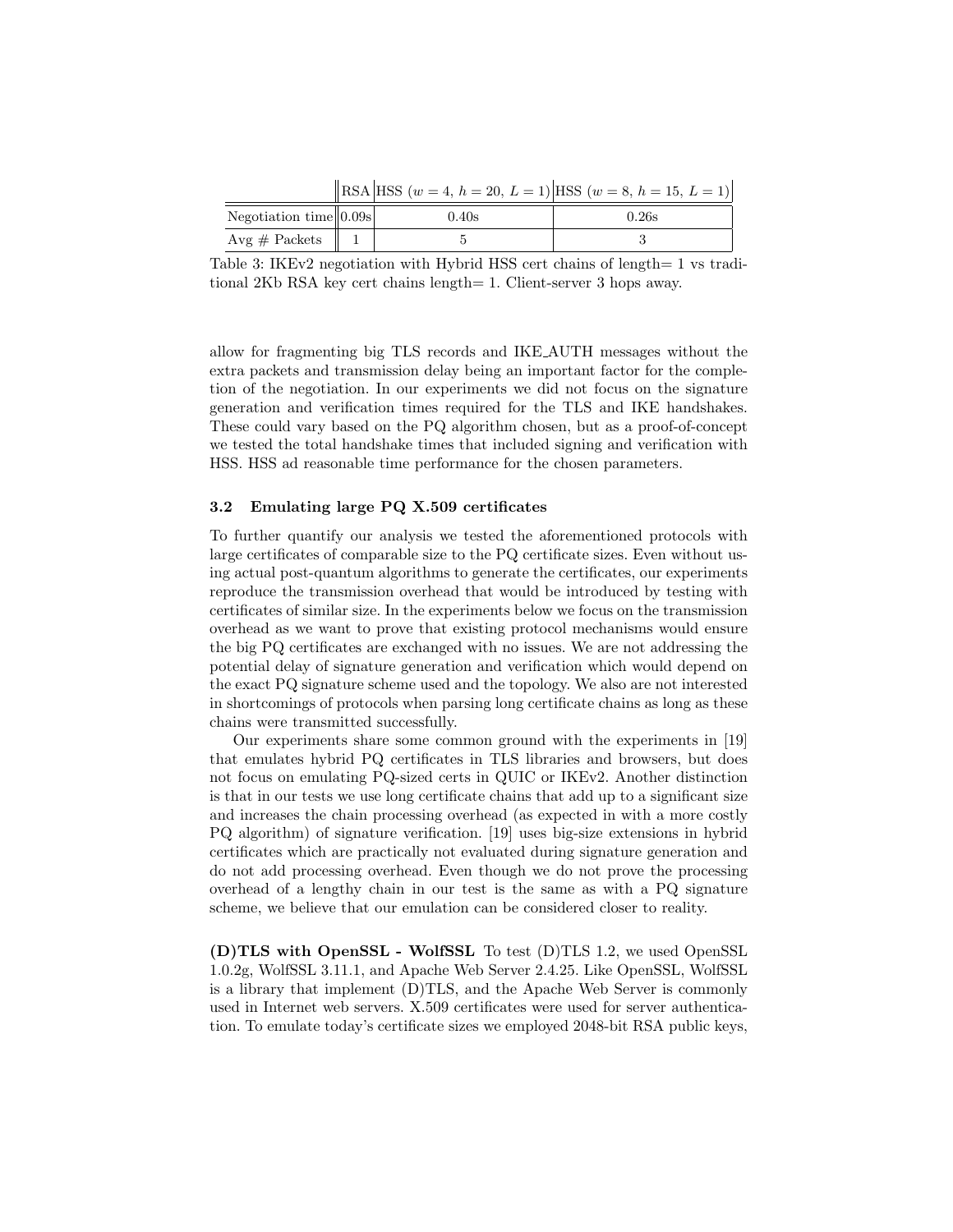which are very common in today's PKI deployments. ECC keys used in digital certificates are of much smaller size. To simulate large PQ certificates we used 8192 and 16384-bit RSA public keys in certificates with multiple intermediate CAs. The certificate chains amounted to 8, 18 and 19KB for the above key sizes respectively. To extensively test applications with even bigger chains we also created 21 and 24 certificate long chains with 1024 and 16384-bit keys and multiple SAN attributes that amounted to 23 and 135KB respectively.

Table 4a shows the results from testing OpenSSL client against Apache server. We could verify that the post-quantum size certificate chains were being transferred in the TLS 1.2 handshake by using segmentation and record fragmentation. As shown in the table, 24 cert long, 135KB chains with 16Kb keys were failing at the OpenSSL client. Packet captures confirmed that the TLS records were successfully received, but the client was introducing the error due to message size limits. The 21 long cert chain of total size 23KB was transferred and processed by the client with no failures. Our results are futher reinforced in [19] that tested TLS 1.2 hybrid PQ certificates with other libraries like GnuTLS, mbedTLS, BouncyCastle and NSS.

Similarly for DTLS, we used WolfSSL with the WolfSSL DTLS example client/server. As shown in 4c, DTLS worked correctly with lengthy server certificates (with 8, 16Kb RSA keys) that required fragmentation. After receiving the big server certificate, the WolfSSL client was reporting an error because of a buffer size limit, but packet captures confirmed that DTLS fragmentation was working correctly and the client was receiving the certificate successfully.

To further examine the correct operation of TCP segmentation separately, we tested various public web servers by using a very small interface MTU size which caused TCP segmentation of the certificate chains exchanged in the TLS handshake. Our experiments showed that, as expected, TCP segmentation will operate fine for big post-quantum certificates and chains that do not exceed the 16KB TLS record limit.

We then investigated the transmission overhead introduced by the postquantum certificates. We compared the average handshake time of a TLS handshake with 16Kb public keys and a chain of 19KB to the handshakes with 2Kb keys and 8KB chains. The total time increase was almost 0.5 seconds for a client-server distance of three, which is negligible for most TLS connection requirements. The corresponding number of packets from the server required to complete the handshake increased by 70%. Even though there are significant increases in the handshake time and packets exchanged, they are acceptable for most usecases. Similarly for DTLS, the DTLS handshake took longer and required more packets to complete. For the 16Kb key certificate, the WolfSSL application was failing due to key size limits, which prevented us from collecting accurate statistics of the increases in DTLS, but the overall increases were similar to the experiments with TLS.

TLS with Browsers In order to study the web TLS implementations we tested the Chrome and Firefox browsers. The versions we worked with were Chrome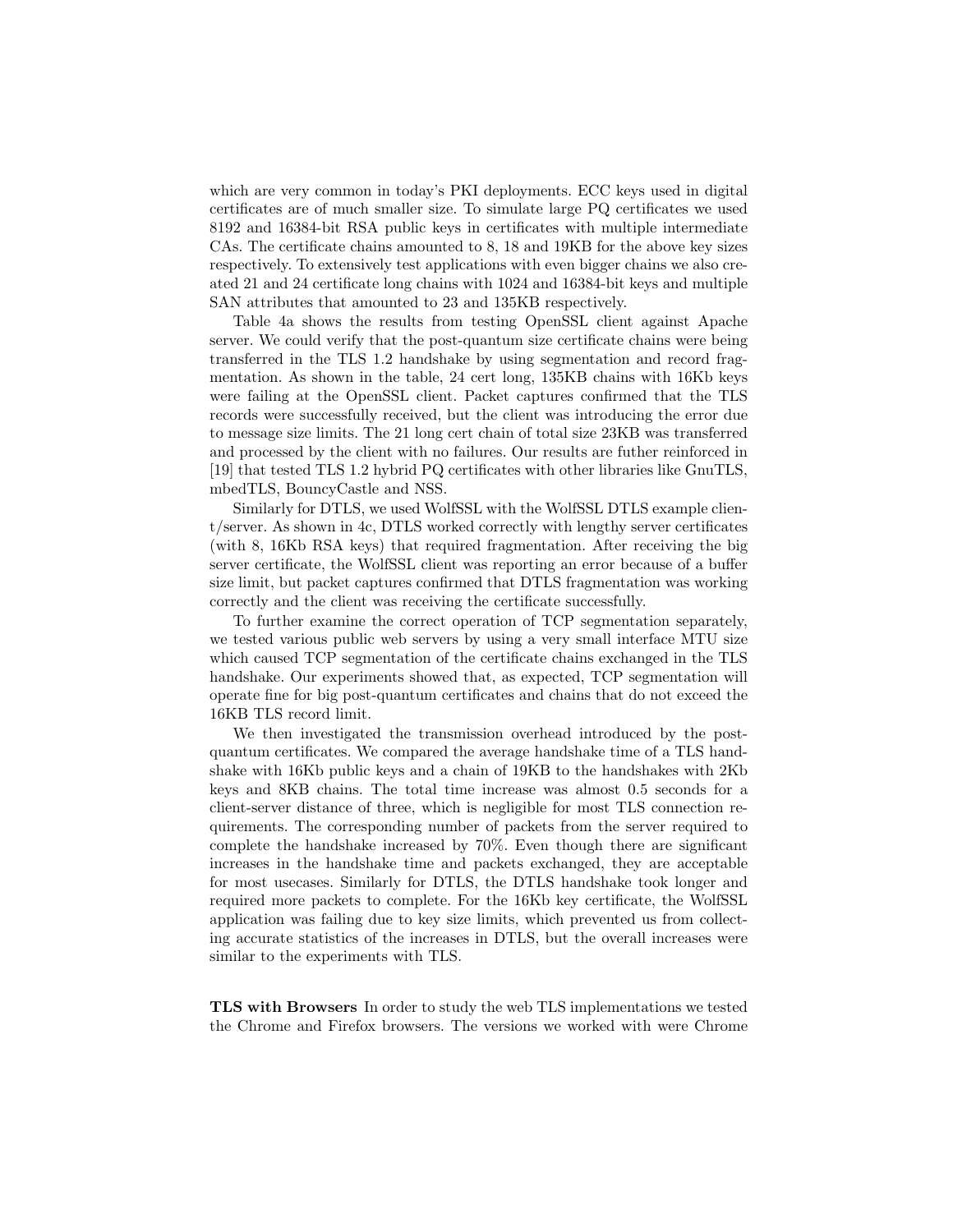|                                                    | OpenSSL Firefox Chrome |                                  |                             |                                       | proto-quic     |  |
|----------------------------------------------------|------------------------|----------------------------------|-----------------------------|---------------------------------------|----------------|--|
| 8-20KB cert chain,<br>$(2, 8, 16)$ Kb pub.<br>keys |                        |                                  |                             | 24 long cert chain,<br>1Kb pub. keys  |                |  |
| 24<br>long<br>cert<br>chain, 1Kb pub.              |                        | $\boldsymbol{\mathsf{x}}^*$      | $\mathbf{x}^*$              | 21 long cert chain,<br>16Kb pub. keys | $\mathbf{x}^*$ |  |
| keys                                               |                        |                                  |                             | 8KB cert chain.<br>2Kb pub. keys      |                |  |
| 21<br>long<br>cert<br>chain, 16Kb pub.<br>keys     | $\mathbf{x}^*$         | $\boldsymbol{x}^*$               | $\boldsymbol{\mathsf{x}}^*$ | 19KB cert chain.<br>16Kb pub. keys    |                |  |
|                                                    | $(a)$ TLS              |                                  |                             | $(b)$ QUIC                            |                |  |
|                                                    | WolfSSL                |                                  |                             |                                       |                |  |
| $2\mathrm{Kb}$<br>pub. key<br>RSA server cert      |                        |                                  |                             | Cisco StrongSwan                      |                |  |
| $(8, 16)$ Kb pub.<br>key RSA server                | $\mathbf{x}^*$         | 8KB cert chain,<br>2Kb pub. keys |                             |                                       |                |  |
| cert                                               |                        |                                  |                             | (d) IKEv2 (IKE_AUTH fragmentation)    |                |  |
| $(c)$ DTLS                                         |                        |                                  |                             |                                       |                |  |

\* Failures related to the application certificate chain parsing, not to record fragmentation or segmentation.

Table 4: Experimental results of (D)TLS, IKEv2, QUIC using big X.509 certificates

58.0.3029.110 (64-bit) that uses the BoringSSL library and Firefox 53.0.2 (Windows 32-bit and Ubuntu 64-bit) that uses the NSS library. We were able to verify that TCP segmentation and TLS record fragmentation were working correctly. When using a certificate chain of total size 19KB with 16Kb public keys and 18KB chain with 8Kb key certificates respectively, the TLS handshake was completing successfully. On the other hand, when using a certificate chain of 135KB with 16Kb keys, the handshake was failing. By using packet captures, we were able to see the certificates transferred correctly in the handshakes which meant that the failures were introduced by the browsers themselves when parsing the chains, not by the protocols. When using a 1Kb RSA public key certificate with a chain of length 24 we were able to see the browsers parsing part of the chain before failing. Thus, it was evident that regardless of the size of the chain, the chain length was the trigger of these failures in the browsers, and not the chain size itself. The conclusion from these experiments was that PQ size certificates will work slightly slower, but as expected in  $(D)$ TLS connections. Our results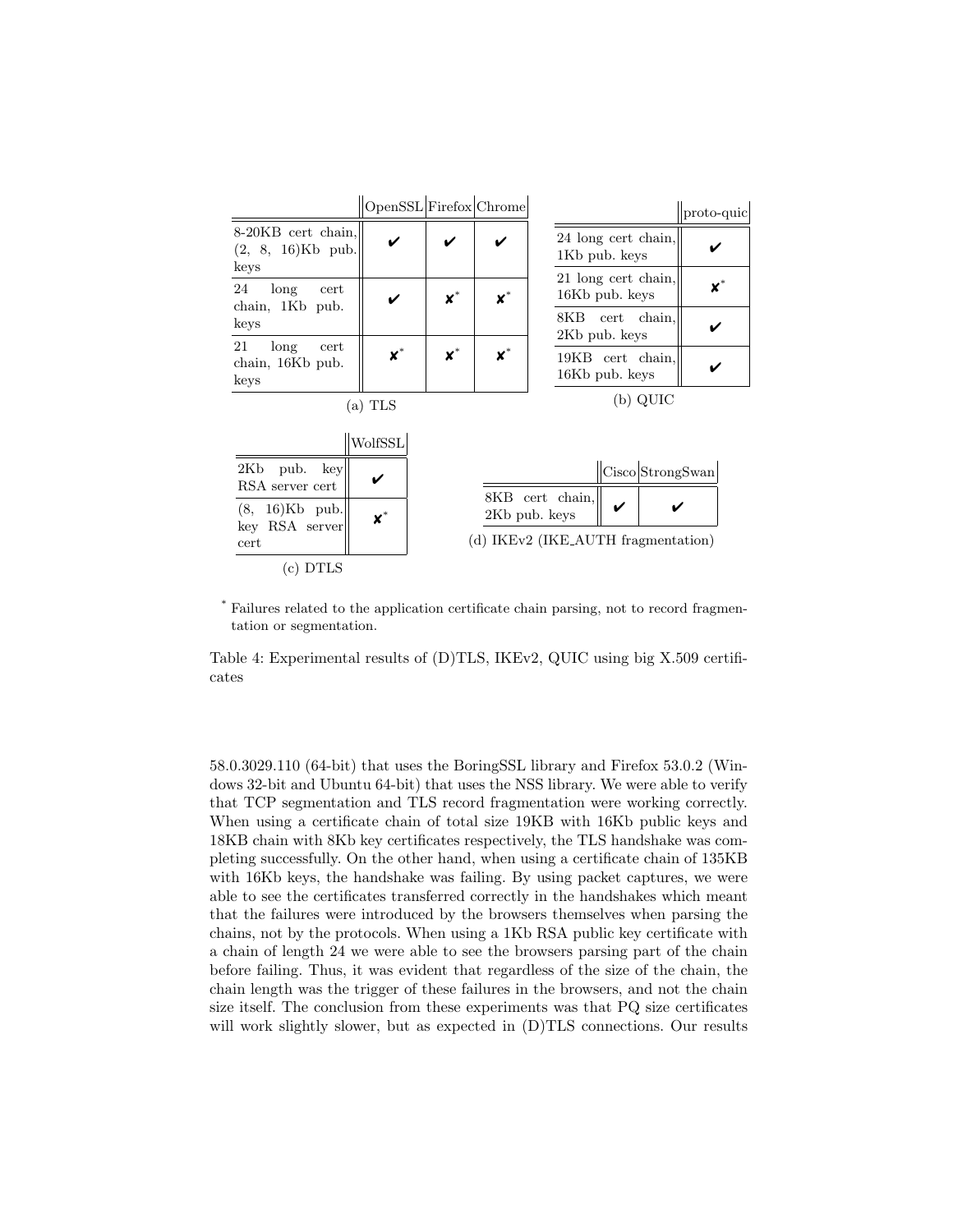are further reinforced in [19] that tested TLS 1.2 hybrid PQ certificates with other browsers like Apple Safari, Edge and Opera.

QUIC uses fragmentation, compression, and caching to minimize the impact of certificates in the handshake. In order to test how QUIC would operate with quantum-resistant X.509 certificates we used Google's proto-quic implementation. We tested 23KB certificate chains, 24 long with 1Kb RSA keys, 8KB chains with 2Kb keys and 19KB chains with 16Kb keys (Table 4b) in order to emulate similar to post-quantum cert sizes. We were able to verify that all chains were transferred correctly between the client and the server by using fragmentation and compression. Due to the vast majority of the text within a certificate consisting of non-compressible random RSA signature values the benefit of compression was less than 20%. We also tested 21 long certificate chains with 16Kb keys which failed in the proto-quic client. The error was not because of the protocol dealing with the certificate sizes since we were able to verify that the fragments were transmitted successfully. Instead, the error was due to a few second delay being introduced by the server while transmitting the certificate chain to the client, which led to a client timeout. Thus, the failure was triggered by the implementation and not the protocol itself. It is evident that QUIC will operate with lengthy PQ certificates with no issues.

IKEv2 is widely deployed today. It is not rare that large X.509 certificates and certificate chains need to be transferred over UDP as part of the IKEv2 peer authentication. Thus, fragmentation is already widely used on the Internet today in order to carry lengthy certificates that do not fit in the path MTU. In order to verify that IKEv2 fragmentation defined in RFC7383 will also work with PQ size certificates, we tested StrongSwan 5.5 and Cisco IOS-XE software with 2Kb public keys in an 8KB, 5 long certificate chain. We were able to confirm that, as expected, IKE AUTH fragmentation of these long certificates was working correctly (Table 4d).

# 4 Conclusion and Future Work

In conclusion, in this work we wanted to analyze the impact of large PQ signatures in X.509. We studied the transmission overhead introduced by large certificates in various protocols. We looked into TLS, DTLS, IKEv2 and QUIC that use digital certificates for authentication. We evaluated existing mechanisms built-in the protocols that deal with large records like record fragmentation, segmentation, caching, and compression. We proved that mechanisms like segmentation and fragmentation would add some more overhead by breaking the large PQ certificate chain in more fragments, but still allow for large certificates to be transferred successfully. The overhead is not negligible, but can be acceptable in most modern usecases. We also showed that hash-based HSS post-quantum hybrid certificates could operate in these protocols.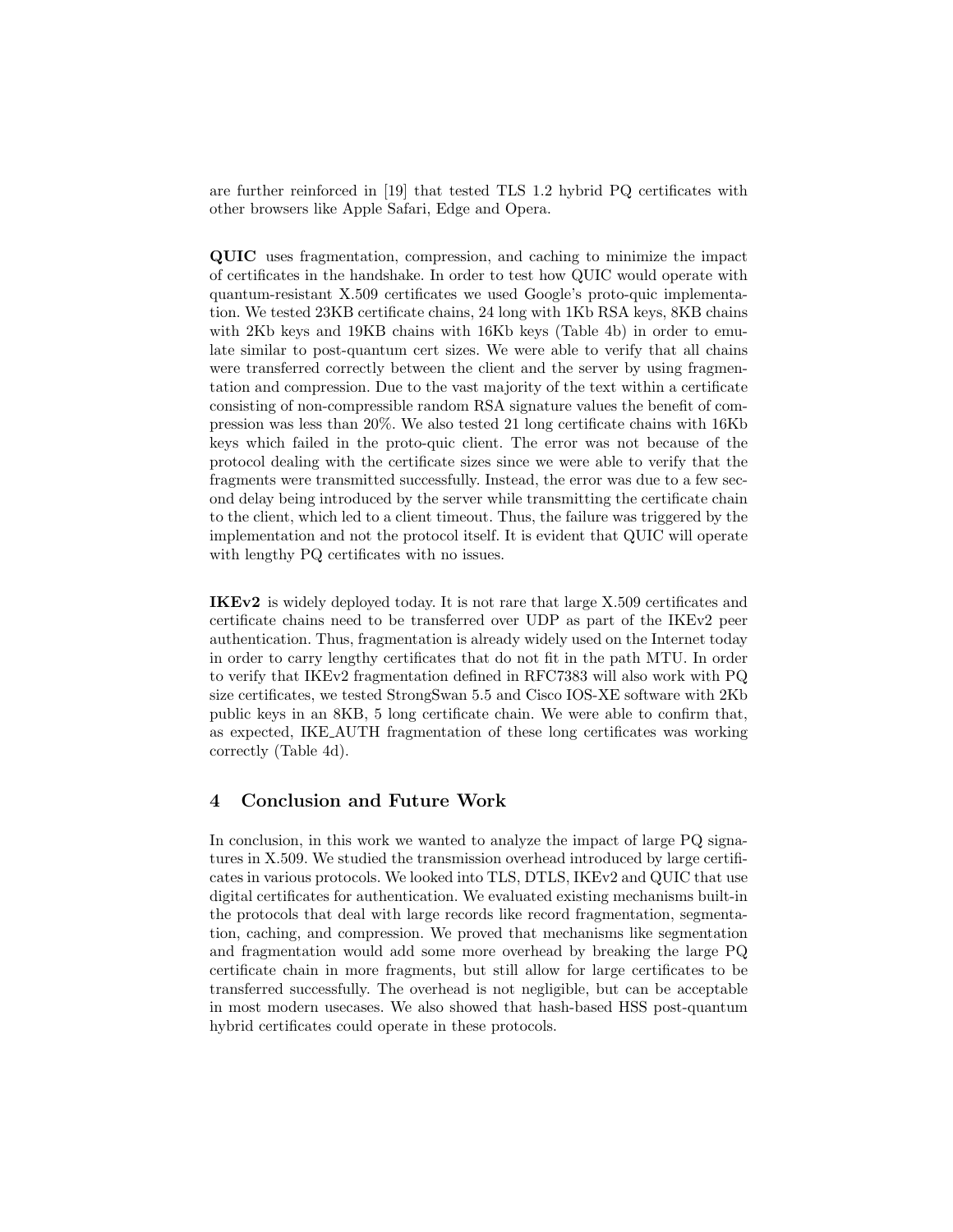Newly introduced methods like compression and caching in the QUIC protocol will also help to alleviate the overhead of large X.509 certificates, but introduce some security concerns and thus are not considered preferable solutions to the large PQ cert problem. Multiplexing, which is already employed in HTTP/2 and QUIC, will further minimize the extra delays in (D)TLS handshakes attributed to these certificates by using one connection to transfer multiple data transactions. We also showed that even though the implementation of each protocol can have bugs and limitations on key and buffer sizes, the protocols alone can transfer the long PQ certificates chain with no issues, proving that the overhead in the protocol is not detrimental to the functionality. Implementation bugs will need to be addressed to eliminate oversize keys, signatures and buffer errors.

There will still be environments that are very sensitive to delays, cannot store big certificates, or perform PQ signature generation or verification because of their processing constraints. Such environments usually contain resource constrained devices or delay-sensitive communications. In such environments, most post-quantum signatures would be impractical because of their processing intensity. Other signatures like [34] could be alternative for these usecases.

Future Work: In spite of the arguments made in this work, we still need to expand our experiments to ensure a PQ PKI is possible without major changes in the existing protocols and infrastructure. In our TLS experiments, we verified a root CA signature, the leaf certificate signature and the TLS/IKEv2 handshake signature to verify the identity of the server. Real-world scenarios include signed certificate timestamp (SCT) and potentially an OCSP staple verification. Additionally, subCA signatures could also exist in the cert chain. Thus, the experiments shown in this work could include half the amount of PQ signature verifications of a real-world scenario. The additional handshake data and processing could double, which would not be detrimental based on Table 2. Even though we proved that larger signature data will be transferred using fragmentation, their impact on the overall handshake completion time would need to be more carefully evaluated especially for real-world Internet paths over multiple network hops.

Moreover, in this work, we tested with stateless hash-based signatures and hybrid certificates. Stateful signatures are possible, but require careful state management [35] in order to prevent forgery. Stateful signatures can be more suitable for off-line rootCAs as state management would not be a concern for these scenarios. A stateless HBS scheme like SPHINCS+ [21] eliminates the state management need at the cost of bigger signatures and processing overhead. We intend to evaluate the practicality of using SPHINCS+ in PQ hybrid certificates.

Specifically for HBS, the total number of messages signed are important for the size of the tree. For example, a height 50 tree, would take more than 21 years to run out even if we signed  $2^{20}$  messages per second. The total SCT, OCSP, subCA and root CA signatures are not expected to be as many as the  $TLS/IKEv2$  handshake signatures.  $2^{40}$  signed leaf certificates could be more than enough for a subCA and  $2^{16}$  signed subCA certs could be enough for a root CA. Thus, smaller tree parameters for root CA, subCAs, OCSP and SCT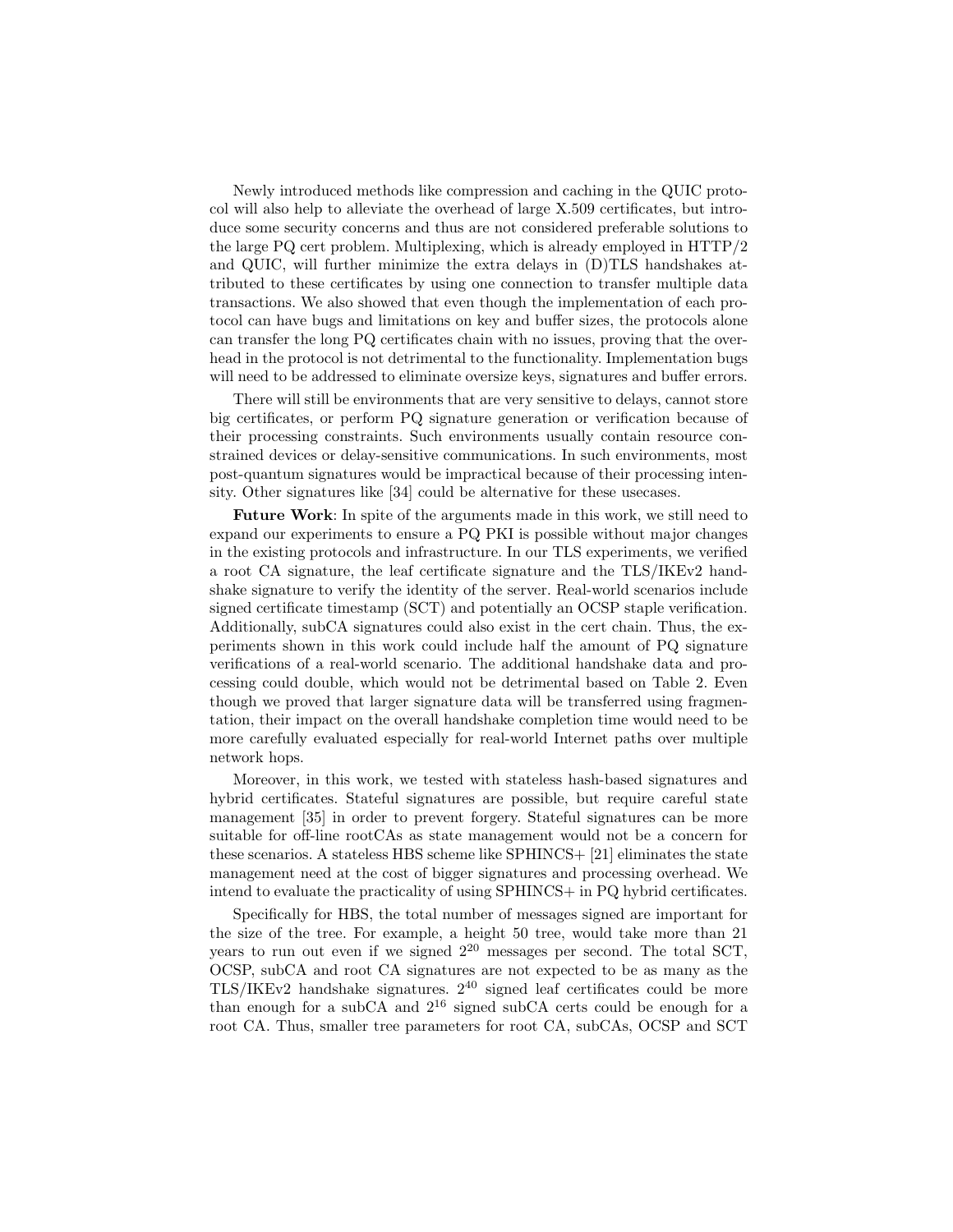signatures could alleviate the certificate chain size and processing cost. We intend to quantify these parameters to evaluate how small the cert chain size could become with HBS.

Additionally, HBS are not the only option. More lightweight algorithms (i.e. Dilithium, WalnutDSA) proposed in [21] need to be evaluated in order to confirm their practicality.

One more topic that needs further investigation is time-to-first byte for webpages on the Internet. If a website pulls resources from 33 different hosts, then performing 33 heavyweight PQ TLS handshakes could affect the time the page starts rendering in the browser. The first byte rendered could come from the first connection that starts transferring back data after any HTTP redirects, so it doesn't mean all handshakes and resources would need to have been downloaded before the page starts rendering. Non-cached resources would certainly take more time to complete downloading over PQ TLS handshakes, but the slowness might not be noticeable as long as the handshake that transfers the bulk of the page over HTTP/2 completes in sufficient time. More testing would need to be performed with real webpages in order to justify this intuition.

Recently, while testing TLS 1.3, the IETF found that middleboxes deployed on the Internet were interfering with TLS 1.3 handshakes they did not understand. Even though the hybrid certificates and TLS changes introduced in this work are not expected to "confuse" such middleboxes as the TLS 1.3 messages and data structures, the effect of large number of fragments in different TLS handshakes going over one TCP connection in HTTP/2 should be evaluated. Such fragmentation is already happening today with cert chains of length 3-4 and RSA keys of 2048 or 3072 bits, but we intend to experiment with such scenarios and PQ certificates to ensure that there will be no outages introduced by middleboxes on the Internet.

### Acknowledgments

The authors would like to thank Graham Bartlett for his valuable help with fragmentation in IKEv2. We would also like to thank Alex Truskovsky for his help with HSS. Hanno Böck also was kind enough to challenge us very insightfully on the concerns PQ signatures bring to PKI infrastructures.

### References

- 1. International Telecommunications Union, "X.509: Information technology open systems interconnection - the directory: Public-key and attribute certificate frameworks," https://www.itu.int/rec/T-REC-X.509/en.
- 2. P. W. Shor, "Polynomial-Time Algorithms for Prime Factorization and Discrete Logarithms on a Quantum Computer," SIAM J. on Computing, vol. 26, no. 5, pp. 1484–1509, 1997.
- 3. J. Proos and C. Zalka, "Shor's discrete logarithm quantum algorithm for elliptic curves," Quantum Info. Comput., vol. 3, no. 4, pp. 317–344, Jul. 2003. [Online]. Available: http://dl.acm.org/citation.cfm?id=2011528.2011531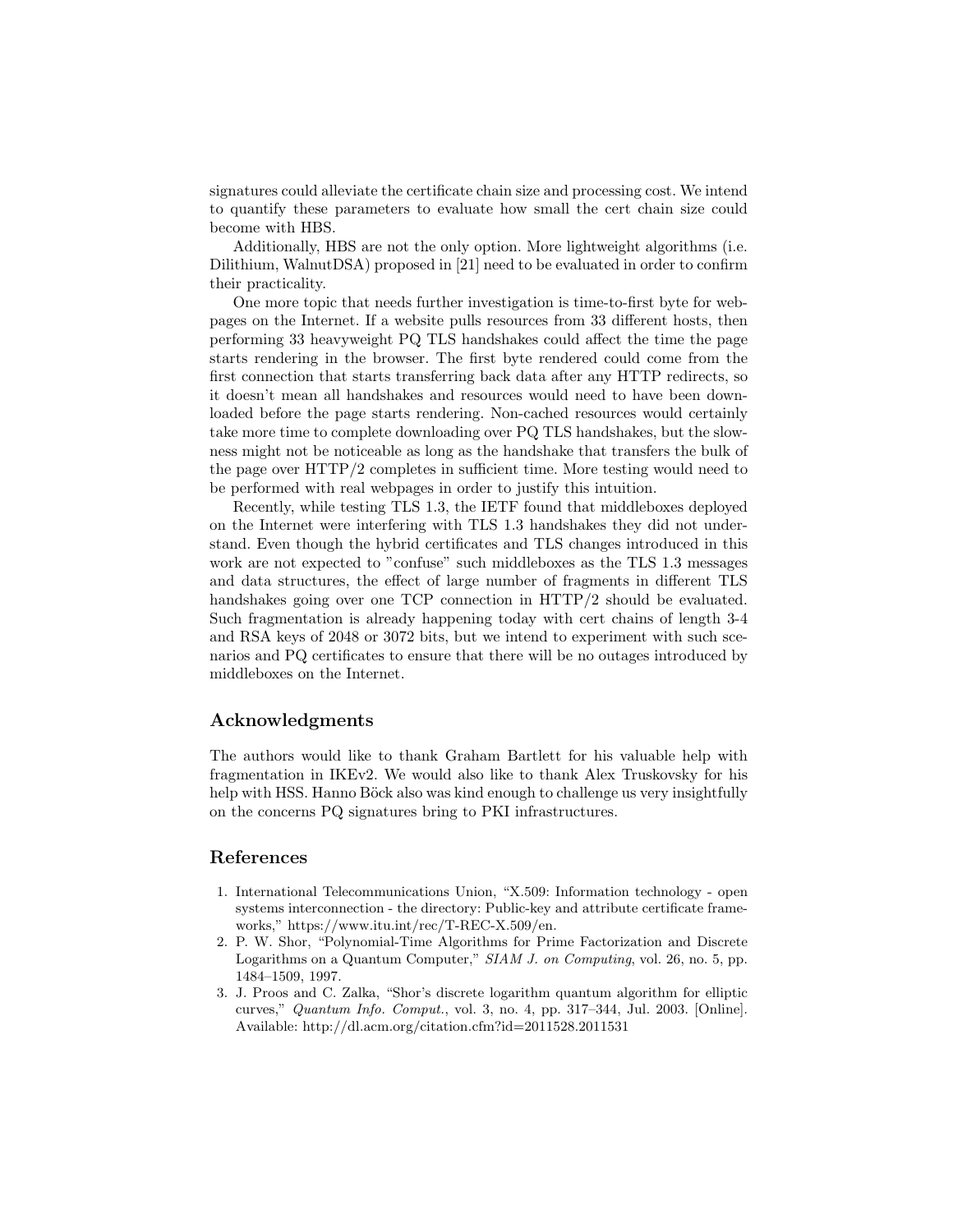- 4. J. Buchmann, E. Dahmen, and A. Hülsing, XMSS A Practical Forward Secure Signature Scheme Based on Minimal Security Assumptions. Berlin, Heidelberg: Springer Berlin Heidelberg, 2011, pp. 117–129. [Online]. Available: http://dx.doi.org/10.1007/978-3-642-25405-5 8
- 5. A. H¨ulsing, D. Butin, S. Gazdag, and A. Mohaisen, "XMSS: Extended Hash-Based Signatures," https://datatracker.ietf.org/doc/draft-irtf-cfrg-xmss-hash-basedsignatures/, 2016, Internet-Draft. Accessed 2016-06-06.
- 6. D. McGrew and M. Curcio, "Hash-Based Signatures," https://datatracker.ietf.org/doc/draft-mcgrew-hash-sigs/, 2017, Internet-Draft. Accessed 2016-06-06.
- 7. D. J. Bernstein, D. Hopwood, A. Hülsing, T. Lange, R. Niederhagen, L. Papachristodoulou, M. Schneider, P. Schwabe, and Z. Wilcox-O'Hearn, "SPHINCS: Practical Stateless Hash-Based Signatures," in Advances in Cryptology - EURO-CRYPT 2015 - 34th Annual International Conference on the Theory and Applications of Cryptographic Techniques, 2015, pp. 368–397.
- 8. D. J. Bernstein, T. Lange, and C. Peters, "Attacking and defending the mceliece cryptosystem," in Proceedings of the 2Nd International Workshop on Post-Quantum Cryptography, ser. PQCrypto '08. Berlin, Heidelberg: Springer-Verlag, 2008, pp. 31–46. [Online]. Available: http://dx.doi.org/10.1007/978-3-540-88403- 3 3
- 9. N. Courtois, M. Finiasz, and N. Sendrier, "How to achieve a mceliece-based digital signature scheme," in *Proceedings of the 7th International Conference on the The*ory and Application of Cryptology and Information Security: Advances in Cryptology, ser. ASIACRYPT '01. London, UK, UK: Springer-Verlag, 2001, pp. 157–174.
- 10. P. S. L. M. Barreto, P. Longa, M. Naehrig, J. E. Ricardini, and G. Zanon, "Sharper ring-lwe signatures," IACR Cryptology ePrint Archive, vol. 2016, p. 1026, 2016.
- 11. L. Ducas, A. Durmus, T. Lepoint, and V. Lyubashevsky, Lattice Signatures and Bimodal Gaussians. Berlin, Heidelberg: Springer Berlin Heidelberg, 2013, pp. 40–56. [Online]. Available: http://dx.doi.org/10.1007/978-3-642-40041-4 3
- 12. J. Ding and D. Schmidt, Rainbow, a New Multivariable Polynomial Signature Scheme. Berlin, Heidelberg: Springer Berlin Heidelberg, 2005, pp. 164–175. [Online]. Available: http://dx.doi.org/10.1007/11496137 12
- 13. A. Petzoldt, S. Bulygin, and J. Buchmann, Selecting Parameters for the Rainbow Signature Scheme. Berlin, Heidelberg: Springer Berlin Heidelberg, 2010, pp. 218–240. [Online]. Available: http://dx.doi.org/10.1007/978-3-642-12929-2 16
- 14. Y. Yoo, R. Azarderakhsh, A. Jalali, D. Jao, and V. Soukharev, "A post-quantum digital signature scheme based on supersingular isogenies," Cryptology ePrint Archive, Report 2017/186, 2017, http://eprint.iacr.org/2017/186.
- 15. IEEE Std 1609.2-2016 (Revision of IEEE Std 1609.2-2013): IEEE Standard for Wireless Access in Vehicular Environments–Security Services for Applications and Management Messages. IEEE, 2016. [Online]. Available: https://books.google.com/books?id=cwupAQAACAAJ
- 16. ETSI TS 103097 Intelligent Transport Systems (ITS) Security; Security hHeader and certificate formats. ETSI, 2013. [Online]. Available: https://goo.gl/AgXkrb
- 17. S. Josefsson and J. Schaad, "Algorithm Identifiers for Ed25519, Ed448, X25519 and X448 for use in the Internet X.509 Public Key Infrastructure," Internet Engineering Task Force, Internet-Draft draft-ietf-curdle-pkix-04, Mar. 2017, work in Progress. [Online]. Available: https://datatracker.ietf.org/doc/html/draft-ietfcurdle-pkix-04
- 18. M. Brown, "Quantum Safe PKI Transitions," ICMC presentation, 2017, https://icmconference.org/wp-content/uploads/G24a-Brown.pdf.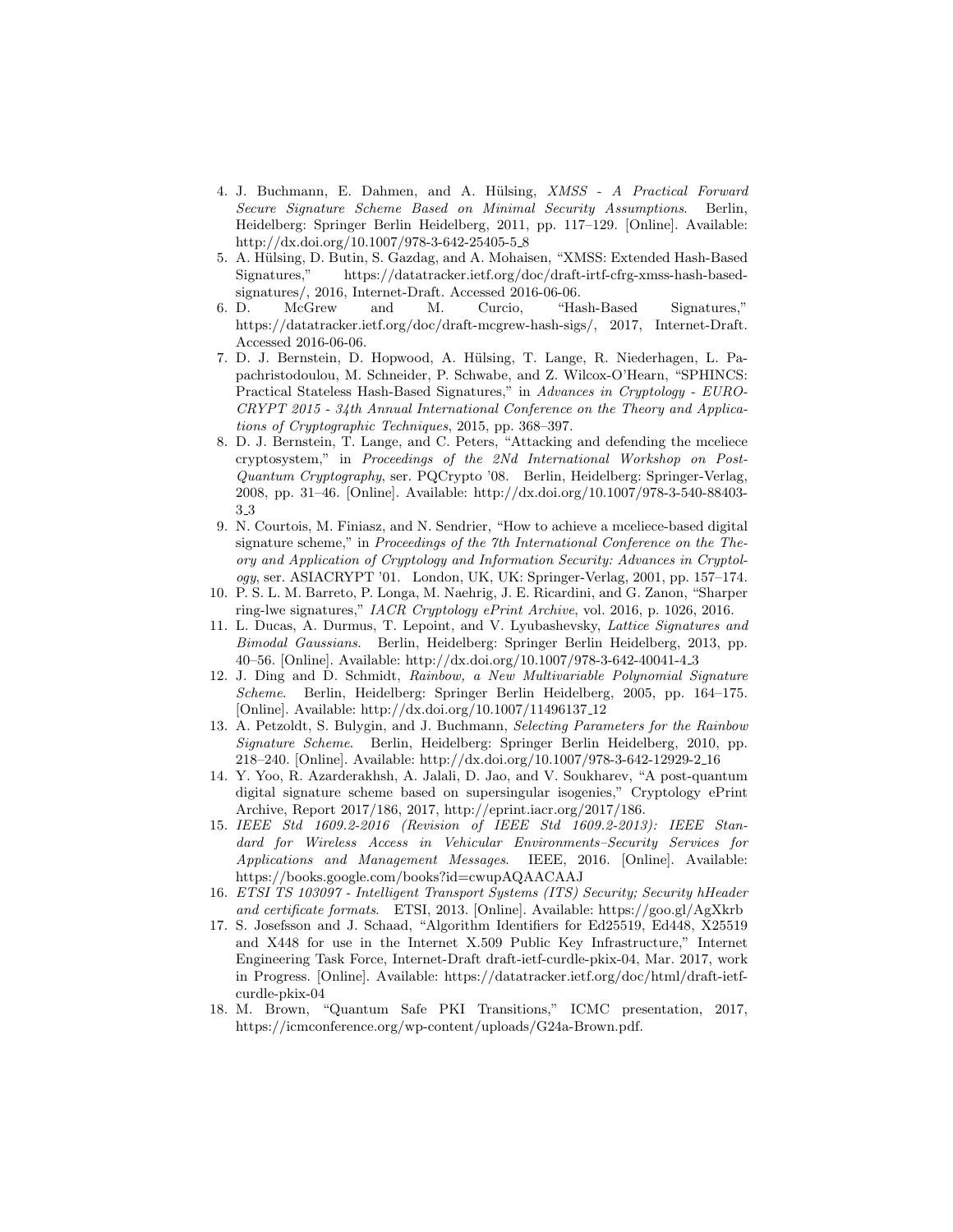- 19. N. Bindel, U. Herath, M. McKague, and D. Stebila, "Transitioning to a quantumresistant public key infrastructure," in Proc. 8th International Conference on Post-Quantum Cryptography (PQCrypto) 2017, ser. LNCS, T. Lange and T. Takagi, Eds. Springer, June 2017, to appear.
- 20. S. F. Panos Kampanakis, "Lms vs xmss: A comparison of the stateful hash-based signature proposed standards," Cryptology ePrint Archive, Report 2017/349, 2017, http://eprint.iacr.org/2017/349.
- 21. NIST, "Post-Quantum Cryptography Round 1 Submissions," 2017, https://csrc.nist.gov/Projects/Post-Quantum-Cryptography/Round-1- Submissions.
- 22. T. Dierks and E. Rescorla, "The Transport Layer Security (TLS) Protocol Version 1.2," RFC 5246, Aug. 2008. [Online]. Available: https://rfceditor.org/rfc/rfc5246.txt
- 23. E. Rescorla, "The Transport Layer Security (TLS) Protocol Version 1.3," Internet Engineering Task Force, Internet-Draft draft-ietf-tls-tls13-20, Apr. 2017, work in Progress. [Online]. Available: https://datatracker.ietf.org/doc/html/draft-ietf-tlstls13-20
- 24. E. Rescorla and N. Modadugu, "Datagram Transport Layer Security Version 1.2," RFC 6347, Jan. 2012. [Online]. Available: https://rfc-editor.org/rfc/rfc6347.txt
- 25. E. Rescorla, H. Tschofenig, and N. Modadugu, "The Datagram Transport Layer Security (DTLS) Protocol Version 1.3," Internet Engineering Task Force, Internet-Draft draft-ietf-tls-dtls13-00, Apr. 2017, work in Progress. [Online]. Available: https://datatracker.ietf.org/doc/html/draft-ietf-tls-dtls13-00
- 26. M. Belshe, R. Peon, and M. Thomson, "Hypertext Transfer Protocol Version 2 (HTTP/2)," RFC 7540, May 2015. [Online]. Available: https://rfceditor.org/rfc/rfc7540.txt
- 27. W3Techs, "Historical trends in the usage of site elements for websites," https://goo.gl/fYmRyT.
- 28. http archive, "Trends," http://httparchive.org/trends.php.
- 29. A. Ghedini and V. Vasiliev, "Transport Layer Security (TLS) Certificate Compression," Internet Engineering Task Force, Internet-Draft draft-ietf-tlscertificate-compression-00, Jun. 2017, work in Progress. [Online]. Available: https://datatracker.ietf.org/doc/html/draft-ietf-tls-certificate-compression-00
- 30. M. Thomson and J. Iyengar, "QUIC: A UDP-Based Multiplexed and Secure Transport," Internet Engineering Task Force, Internet-Draft draftietf-quic-transport-03, May 2017, work in Progress. [Online]. Available: https://datatracker.ietf.org/doc/html/draft-ietf-quic-transport-03
- 31. C. Kaufman, P. E. Hoffman, Y. Nir, P. Eronen, and T. Kivinen, "Internet Key Exchange Protocol Version 2 (IKEv2)," RFC 7296, Oct. 2014. [Online]. Available: https://rfc-editor.org/rfc/rfc7296.txt
- 32. V. Smyslov, "Internet Key Exchange Protocol Version 2 (IKEv2) Message Fragmentation," Internet Requests for Comments, RFC Editor, RFC 7383, Nov. 2014. [Online]. Available: http://www.rfc-editor.org/rfc/rfc7383.txt
- 33. Y. Nir, "Repeated Authentication in Internet Key Exchange (IKEv2) Protocol," Internet Requests for Comments, RFC Editor, RFC 4478, Apr. 2006. [Online]. Available: http://www.rfc-editor.org/rfc/rfc4478.txt
- 34. I. Anshel, D. Atkins, D. Goldfeld, and P. E. Gunnells, "Walnutdsa(tm): A quantum resistant group theoretic digital signature algorithm," Cryptology ePrint Archive, Report 2017/058, 2017, http://eprint.iacr.org/2017/058.